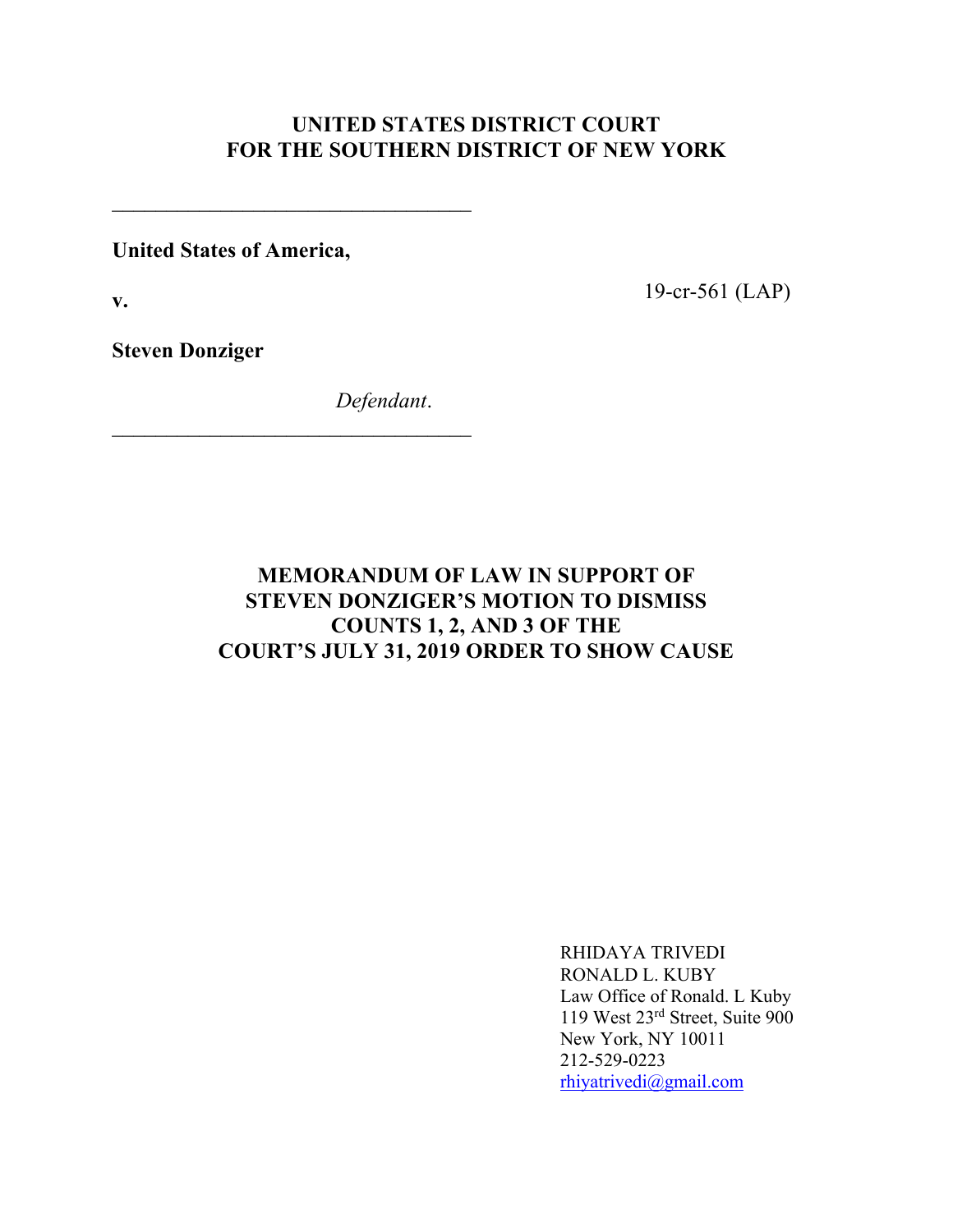| Production orders compel affirmative, irreversible acts and are unique under law 3<br>a.                                                                                                                                                                                                                                                                                                      |
|-----------------------------------------------------------------------------------------------------------------------------------------------------------------------------------------------------------------------------------------------------------------------------------------------------------------------------------------------------------------------------------------------|
| Those who risk contempt to seek appellate relief risk only civil contempt for the purposes<br>b.                                                                                                                                                                                                                                                                                              |
| Mr. Donziger feared the consequences of disclosure, expressed willingness to risk<br>$\mathbf{c}$ .<br>contempt, and sought appeal at every opportunity; while those appeals were pending the Court                                                                                                                                                                                           |
| d.<br>The prohibition on charging an appellant challenging a civil contempt order with criminal<br>contempt during the pendency of the appeal is made more applicable to Mr. Donziger given<br>the pretextual justifications provided for the authorized discovery in this case and the Court's<br>denial and subsequent abandonment of the plain language of the Stay/Clarification Order 11 |
|                                                                                                                                                                                                                                                                                                                                                                                               |

**TABLE OF CONTENTS**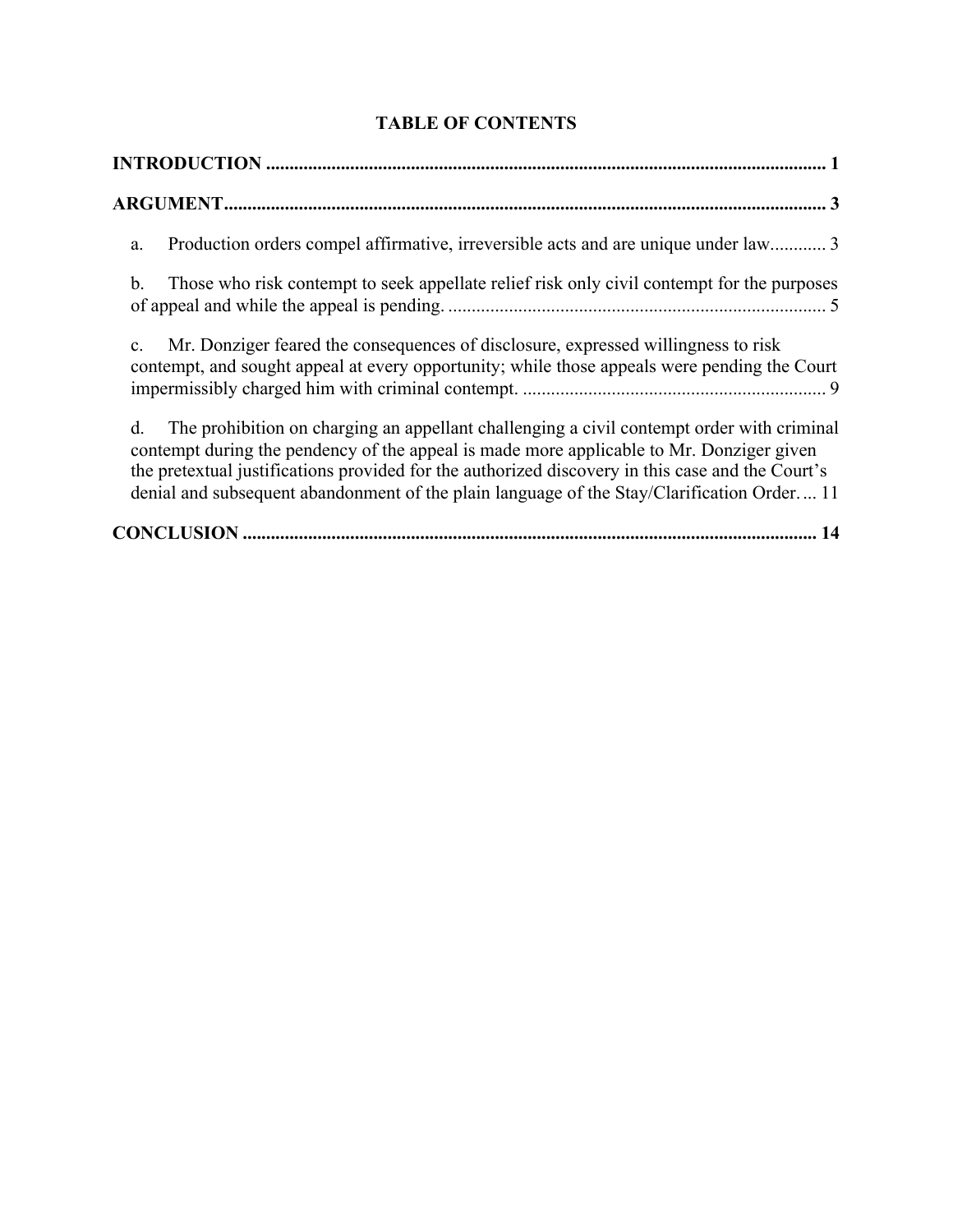## **TABLE OF AUTHORITIES**

| Conn v. Superior Court, 196 Cal. App. 3d 774 (California Ct. App. 1987) 10                    |
|-----------------------------------------------------------------------------------------------|
| Del Carmen Montan v. Am. Airlines, Inc (In re Aircrash at Belle Harbor), 490 F.3d 99 (2d Cir. |
|                                                                                               |
|                                                                                               |
|                                                                                               |
|                                                                                               |
| In re Establishment Inspection of Hern Iron Works, Inc., 881 F.2d 722 (9th Cir. 1989) 5       |
|                                                                                               |
|                                                                                               |
| In re Grand Jury Subpoenas Duces Tecum Dated June 13, 1983 & June 22, 1983, 722 F.2d 981      |
|                                                                                               |
| In re Three Grand Jury Subpoenas Duces Tecum Dated Jan. 29, 1999, 191 F.3d 173 (2d Cir.       |
|                                                                                               |
|                                                                                               |
|                                                                                               |
|                                                                                               |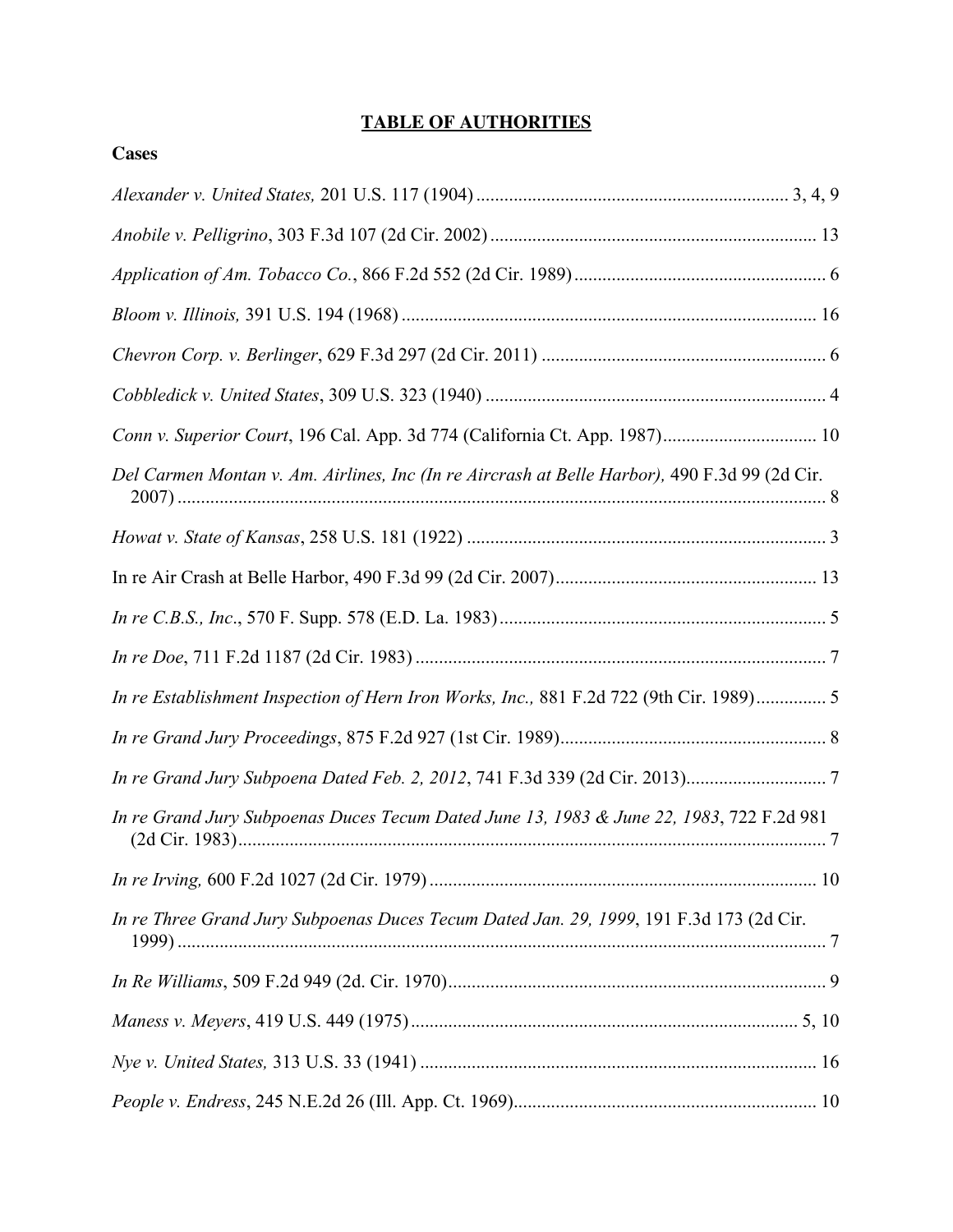| Stolt-Nielsen Transp. Grp., Inc. v. Celanese AG, 430 F.3d 567 (2d Cir. 2005)      |  |
|-----------------------------------------------------------------------------------|--|
|                                                                                   |  |
|                                                                                   |  |
|                                                                                   |  |
| United States v. Construction Products Research, Inc., 73 F.3d 464 (2d Cir. 1996) |  |
|                                                                                   |  |
|                                                                                   |  |
|                                                                                   |  |
|                                                                                   |  |
|                                                                                   |  |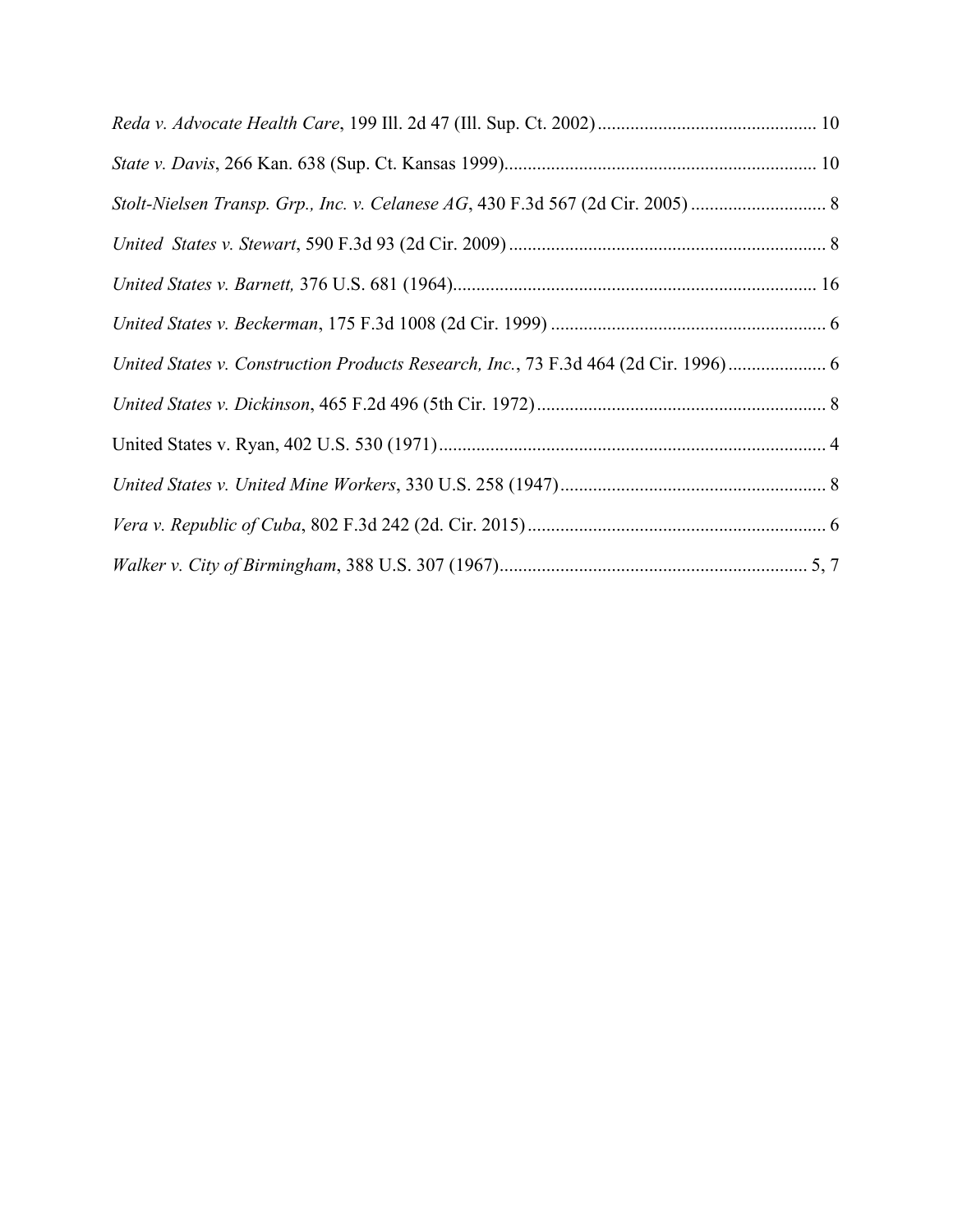#### **INTRODUCTION1**

On March 19, 2018, some four years after entry of the NY Judgment and subsequent Stay/Clarification Order, Chevron sought a contempt finding and attendant discovery purportedly to vindicate alleged violations by Mr. Donziger of the constructive trust and anti-monetization tenets of the NY Judgment — the exact tenets for which the Court issued clarification in their April 25, 2014 Stay/Clarification Order. The Stay/Clarification Order was issued in a manner unrelated to the procedural vehicle before the court (a motion for a stay pending appeal) and as an obvious companion to the NY Judgment; if the NY Judgment imposed certain prohibitions — for example, on holding property owed to Chevron pursuant to the constructive trust or profiting from specific interests in the Ecuador Judgment — the Stay/Clarification Order appeared, by any reasonable interpretation, to articulate and define the scope of the permissions.

Chevron sought its contempt finding and attendant discovery on the basis that the NY Judgment, regardless of the Stay/Clarification Order, prohibited Mr. Donziger from selling the interests of any interest-holder in the Ecuador Judgment in exchange for funds to pay litigation and advocacy expenses — the means by which Mr. Donziger had previously earned the retainer owed to him by his clients. Mr. Donziger, relying upon the plain and unambiguous permissions of the Stay/Clarification Order — "[n]othing in the NY Judgment prevents Donziger from continuing to work on the Lago Agrio case. Period" and "the NY Judgment would not prevent Donziger from being paid, *just as he has been paid…over the past nine or ten years*" to cite a few — opposed the contempt motion and attendant discovery orders and asserted in defense attorney-client privilege and the First Amendment associational rights of Ecuador supporters vulnerable to Chevron's *modus operandi* of litigation by harassment, intimidation and attrition.

<sup>1</sup> For a full chronology of the facts and circumstances underlying Counts 1, 2, and 3, *see* Declaration of Rhidaya Trivedi at ¶¶ 1-79.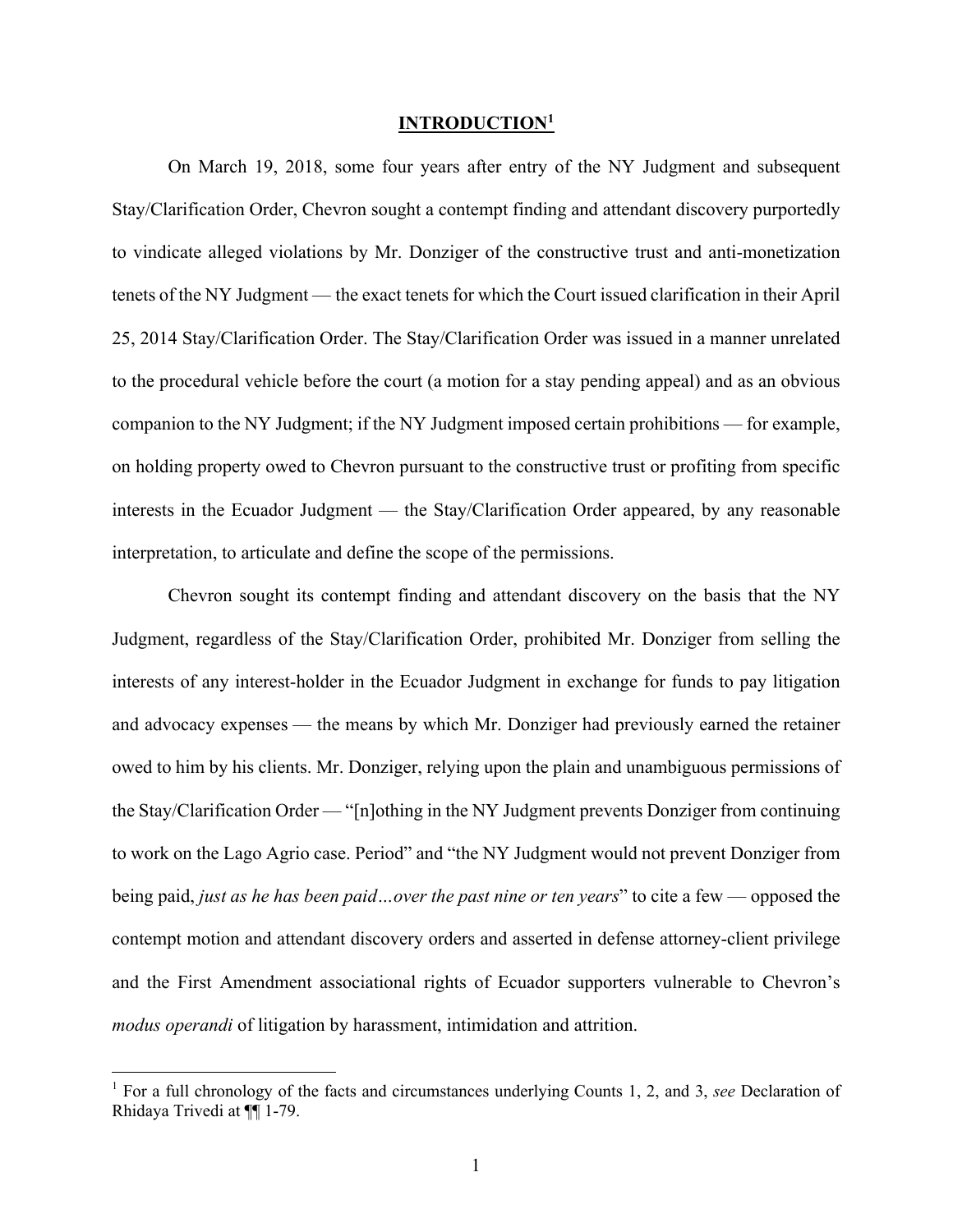Five contempt motions, two motions to compel, and one evidentiary hearing later, at which point Mr. Donziger could resist the production orders no more, he stated his willingness to invite a civil contempt finding such that he might seek appellate review; such that some member of the judiciary might clarify the prohibitions upon him, and the rights conferred upon Chevron to seek contempt and discovery as a result.

Mr. Donziger relied upon precedent more than a century old when he did so. He did what countless others had done before him: resist compliance as condition precedent to appellate review, in full anticipation of compliance if the appeal was lost. To Mr. Donziger's lawful resistance, however, the Court responded with lawless retaliation. Indeed, while Mr. Donziger's appeal from the civil contempt order was pending, the Court took the unprecedented, unfounded, and inappropriate step of charging him with six counts of criminal contempt, three of which derived from Mr. Donziger's attempt to seek appellate relief the very production orders in question.

Mr. Donziger is not the first subject of a production order to fear an unringable bell. But he is the first to face recrimination — charges of criminal contempt — for his attempt to vindicate those fears. In this, Mr. Donziger's case makes clear that when a party elects to risk civil contempt in order to seek appellate relief from an order of production, restraint with respect to the criminal contempt power is not only appropriate; it is compulsory.

There is a parable about two fish, swimming along. One says to the other, "Why, the water sure is nice!", to which the other fish says in reply, "What's water?" Indeed, the existence of some realities — some rules of law — long precedes their acknowledgement. Mr. Donziger's case makes explicit a rule of law so implicitly respected – so taken for granted — it has never been stated: a party who is willing to risk civil contempt to seek appellate review of a production order cannot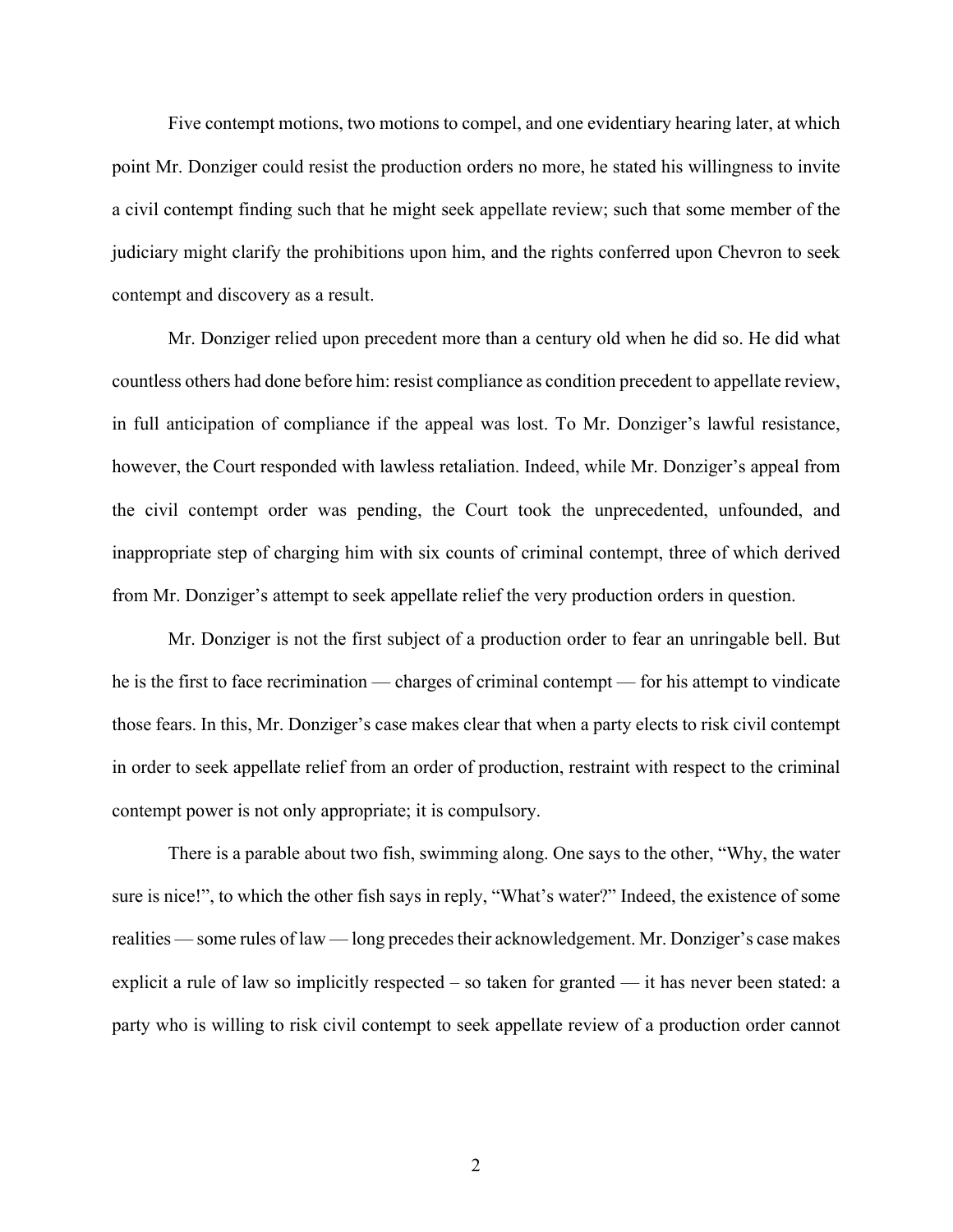be held in criminal contempt pending appellate review. Counts 1, 2 and 3 of the Court's July 31, 2019 Order to Show Cause must thus be dismissed.

#### **ARGUMENT**

### **I. A party who is willing to risk civil contempt to seek appellate review of a production order — an order compelling affirmative, irreversible disclosure cannot be held in criminal contempt pending that appellate review.**

Mr. Donziger, comes now, seeking dismissal of Counts 1, 2, and  $3$  — all of which seek to punish him for his failure to comply with Chevron's April 16, 2018 Production and Information Requests. He invokes a rule of law that a) recognizes that production orders are unique, in form and in consequence, and as such, confer certain rights and responsibilities upon litigants, b) is the direct consequence of a jurisprudence more than a century old, and c) warrants specific application to his own facts and circumstances.

## **a. Production orders compel affirmative, irreversible acts and are unique under law.**

Mr. Donziger does not dispute the basic proposition that all orders and judgments of courts must be complied with promptly. *Howat v. State of Kansas*, 258 U.S. 181, 185 (1922)*.* Mr. Donziger instead, relies upon a more than century-old exception for litigants facing orders to produce.

In *Alexander v. United States,* 201 U.S. 117 (1904), witnesses were directed to appear and produce documents before a special examiner designated by the circuit court to hear testimony in a suit brought by the United States to enforce the Sherman Law. Upon refusal to submit the documents called for in the subpoena, the United States petitioned the circuit court for an order requiring compliance. *Id.* The petition was granted, and appeals were then allowed to the Supreme Court of the United States; they were dismissed for want of jurisdiction. The grounds of the decision are best indicated in the language of the opinion: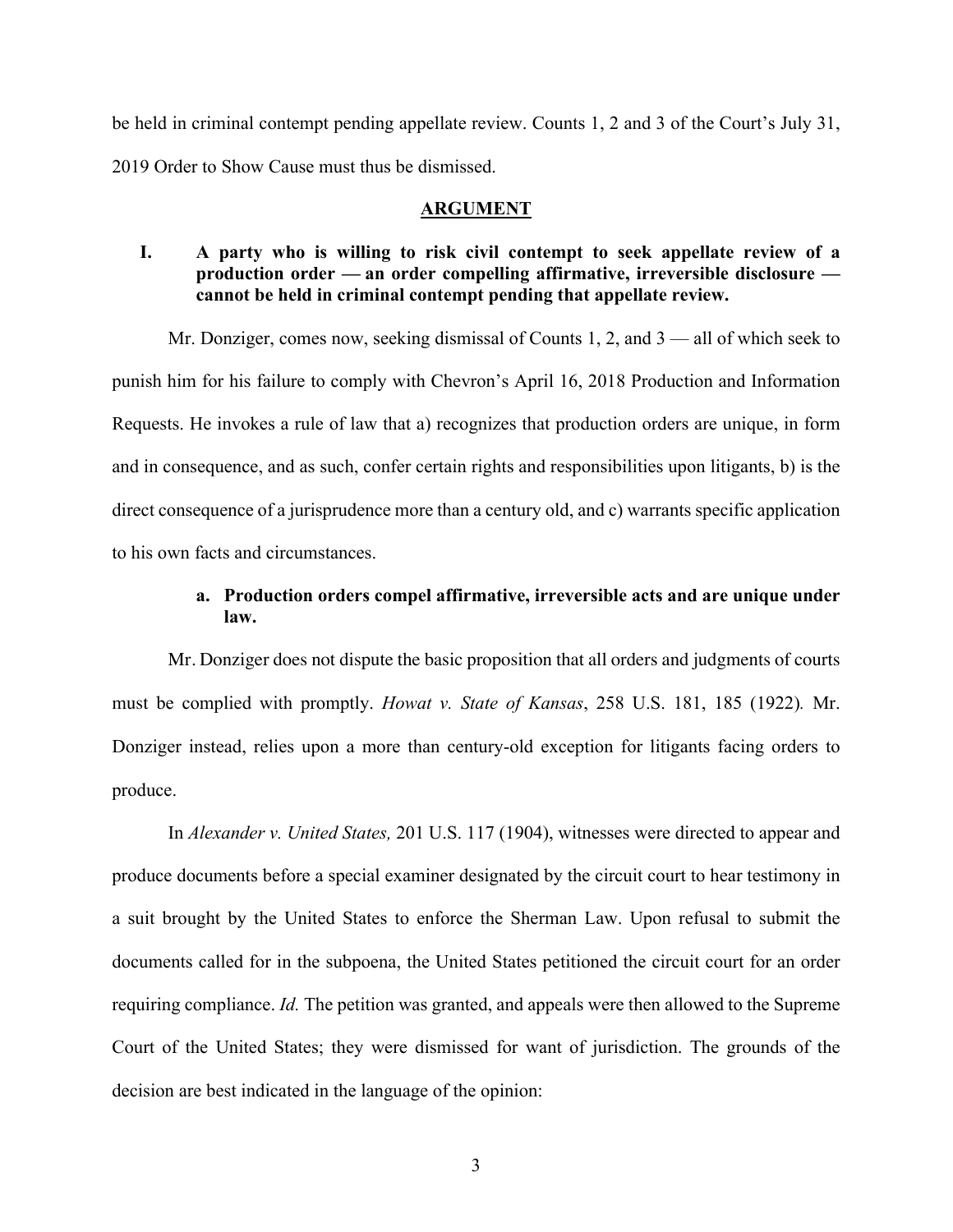In a certain sense finality can be asserted of the orders under review; so, in a certain sense, finality can be asserted of any order of a court. And such an order may coerce a witness, leaving him no alternative but to obey or be punished. It may have the effect and the same characteristic of finality as the orders under review, but from such a ruling it will not be contended there is an appeal. *Let the court go farther, and punish the witness for contempt of its order—then arrives a right of review; and this is adequate for his protection without unduly impeding the progress of the case. This power to punish being exercised, the matter becomes personal to the witness and a judgment as to him*.

[201 U.S. 121, 122 (*emphasis added*).]

*See also, Cobbledick v. United States*, 309 U.S. 323 (1940) (same). In *United States v. Ryan*,

respondent was served with a subpoena duces tecum commanding him to produce before a federal

grand jury all books, records, and documents of five companies doing business in Kenya. 402 U.S.

530, 530 (1971). The Court wrote, citing, in part, *Alexander*,

compliance is not the only course open to respondent. If, as he claims, the subpoena is unduly burdensome or otherwise unlawful, he may refuse to comply and litigate those questions in the even that contempt or other similar proceedings are brought against him. Should his contentions be rejected…they will then be ripe for appellate review… respondent is free to refuse compliance and, as we have noted, in such event he may obtain full review of his claims *before undertaking any burden of compliance with the subpoena*.

[*Id.* at 531 (*emphasis added*).]

In *Maness v. Myers*, building on *Ryan*, the Supreme Court of the United States wrote,

[w]hen a court during trial orders a witness to reveal information, however, *a different situation may be presented*. Compliance could cause irreparable injury because appellate courts cannot always 'unring the bell' once the information has been released. Subsequent appellate vindication does not necessarily have its ordinary consequence of totally repairing the error. In those situations, we have indicated the person to whom such an order is directed has an alternative…choice between compliance with a trial court's order to produce prior to any review of that order, and resistance to that order with the concomitant possibility of an adjudication of contempt *if his claims are rejected on appeal*.

[*Maness v. Meyers*, 419 U.S. 449, 460 (1975) (*emphasis added*) (internal citations omitted).]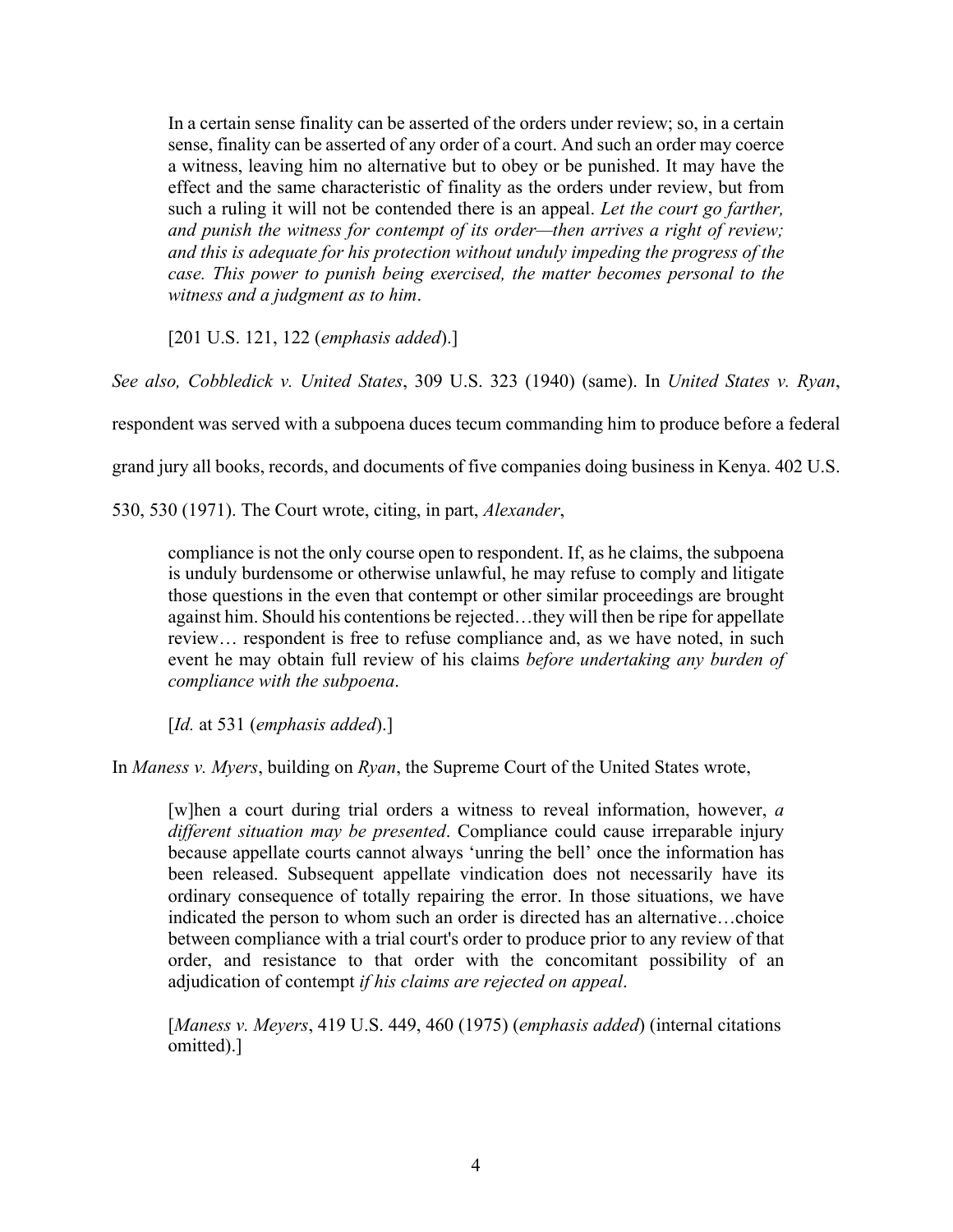*Alexander-Cobbledick-Ryan-Maness* stand for the proposition that production orders are unique — they compel affirmative, irreversible acts. *See also, In re C.B.S., Inc*., 570 F. Supp. 578, 584-85 (E.D. La. 1983) (production orders, unlike injunctions, are not immediately appealable…[they] are thus very different from ordinary injunctions which must be obeyed even if unconstitutional."); *In re Establishment Inspection of Hern Iron Works, Inc.,* 881 F.2d 722, 727 n. 15 (9th Cir. 1989) ("There is a strain in our law that runs contrary to the general proposition that court orders must always be obeyed. In the limited area of civil discovery, we permit aggrieved parties to disobey certain orders and seek immediate review by contempt proceedings or otherwise.").

Unlike injunctions — compliance with which can be given, and taketh away, *see, e.g. Walker v. City of Birmingham*, 388 U.S. 307 (1967) — production orders present the harrowing question of the unringable bell; of litigants, jurors and courts seeing that which they cannot unsee and hearing that which they cannot unhear. The Supreme Court of the United States has thus *four times* articulated a pathway whereby a litigant facing a production order is given the option of refusal and, if adjudicated in contempt, appeal specifically such that *relief* from the underlying order may be sought. As discussed *infra,* these cases contemplate civil contempt, and civil contempt only.

#### **b. Those who risk contempt to seek appellate relief risk only civil contempt for the purposes of appeal and while the appeal is pending.**

The Second Circuit has repeatedly held, based on *Alexander-Cobbledick-Ryan-Maness*, that "[t]o obtain appellate review, the subpoenaed party must defy the district court's enforcement order, be held in contempt, and then appeal the contempt order, which is regarded as final under § 1291." *United States v. Construction Products Research, Inc.*, 73 F.3d 464, 468 (2d Cir. 1996) (citing *Ryan* and *Cobbledick*). A discovery order contemnor "may appeal from an order holding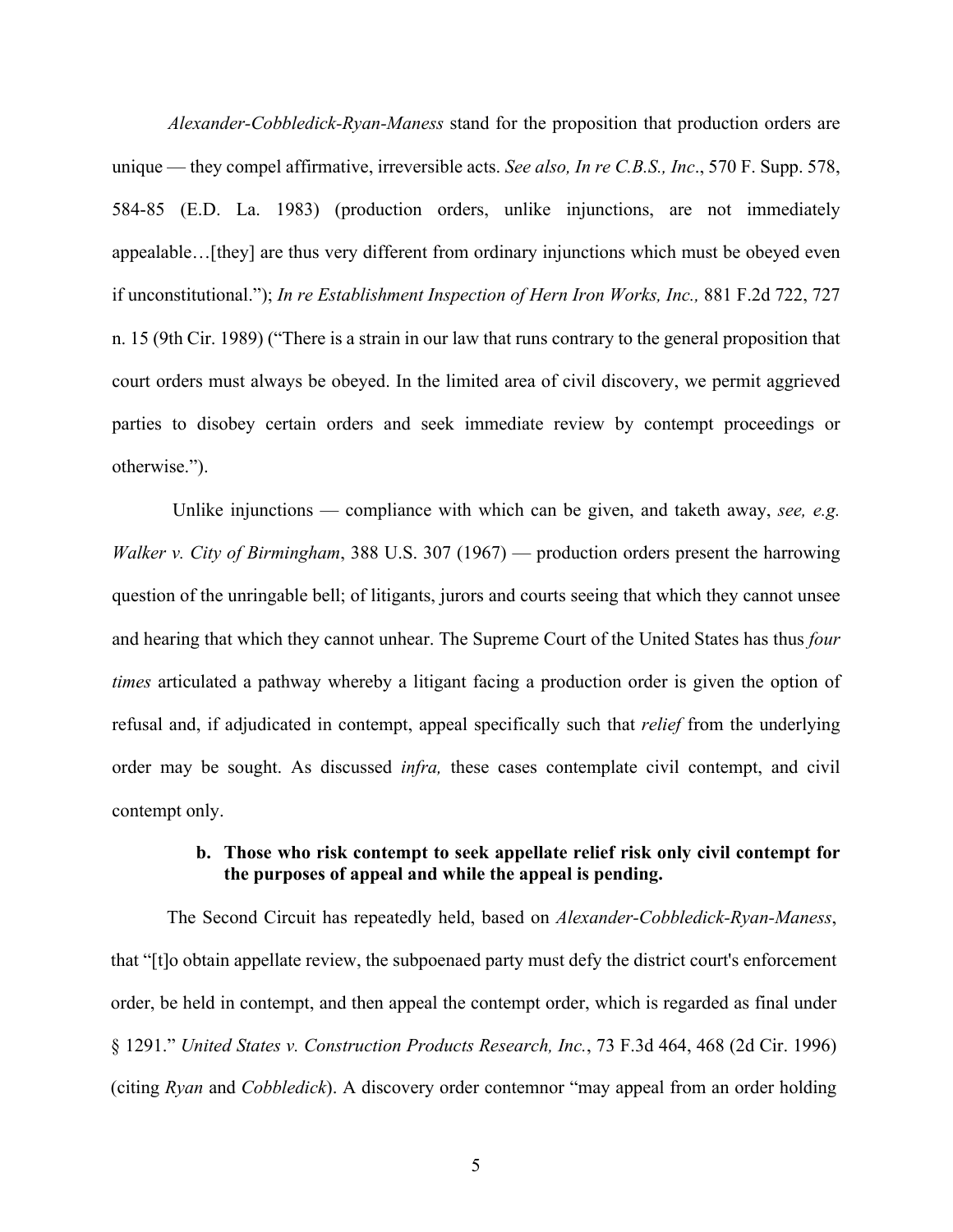him in contempt for his refusal and may, as part of that appeal, challenge the order requiring production." *United States v. Beckerman*, 175 F.3d 1008 (2d Cir. 1999) (unpublished) (citing *Ryan*); *see also Chevron Corp. v. Berlinger*, 629 F.3d 297, 306 (2d Cir. 2011) ("a discovery order is not immediately appealable unless the protesting party refuses to perform and is held in contempt" and citing *Ryan* and *Cobbledick*); *Vera v. Republic of Cuba*, 802 F.3d 242 (2d. Cir. 2015) (citing *Cobbledick*); *Application of Am. Tobacco Co.*, 866 F.2d 552, 554 (2d Cir. 1989) (citing *Ryan*); *In re Grand Jury Subpoena Dated Feb. 2, 2012*, 741 F.3d 339 (2d Cir. 2013) (reviewing merits of contemnor's challenge to subpoena without any mention of collateral bar); *In re Three Grand Jury Subpoenas Duces Tecum Dated Jan. 29, 1999*, 191 F.3d 173 (2d Cir. 1999) (same); *In re Grand Jury Subpoena*, 826 F.2d 1166, 1167 (2d Cir. 1987) (same); *In re Doe*, 711 F.2d 1187 (2d Cir. 1983) (same); *In re Grand Jury Subpoenas Duces Tecum Dated June 13, 1983 & June 22, 1983*, 722 F.2d 981 (2d Cir. 1983) (same).2

Axiomatic to these cases is a) permission to directly challenge the validity of the underlying order on appeal, b) the possibility of relief from the obligation to comply with the production order, if successful on appeal, and c) the possibility of affirmance of the civil contempt finding, if unsuccessful on appeal.

In contrast, one cannot be relieved of a conviction for criminal contempt even when the validity of the underlying order is rejected on appeal. *Walker v. City of Birmingham*, 388 U.S. 307 (1967); *United States v. United Mine Workers*, 330 U.S. 258, 294 (1947) ("Violations of an order are punishable as criminal contempt even though the order is set aside on appeal. . .or though the basic action has become moot.") (citation omitted); *United States v. Stewart*, 590 F.3d 93, 111,

<sup>2</sup> In *Int'l Bus. Machines Corp. v. United States*, 493 F.2d 112, 119 (2d Cir. 1973), the Department of Justice, apparently aware of the civil contempt-and-appeal pathway, informed Defendant IBM that "the only way to obtain review of Pretrial Order No. 5 before the end of the case was for IBM or its representative to risk contempt, and thereby demonstrate its good faith and a solid basis of objections." *Id.*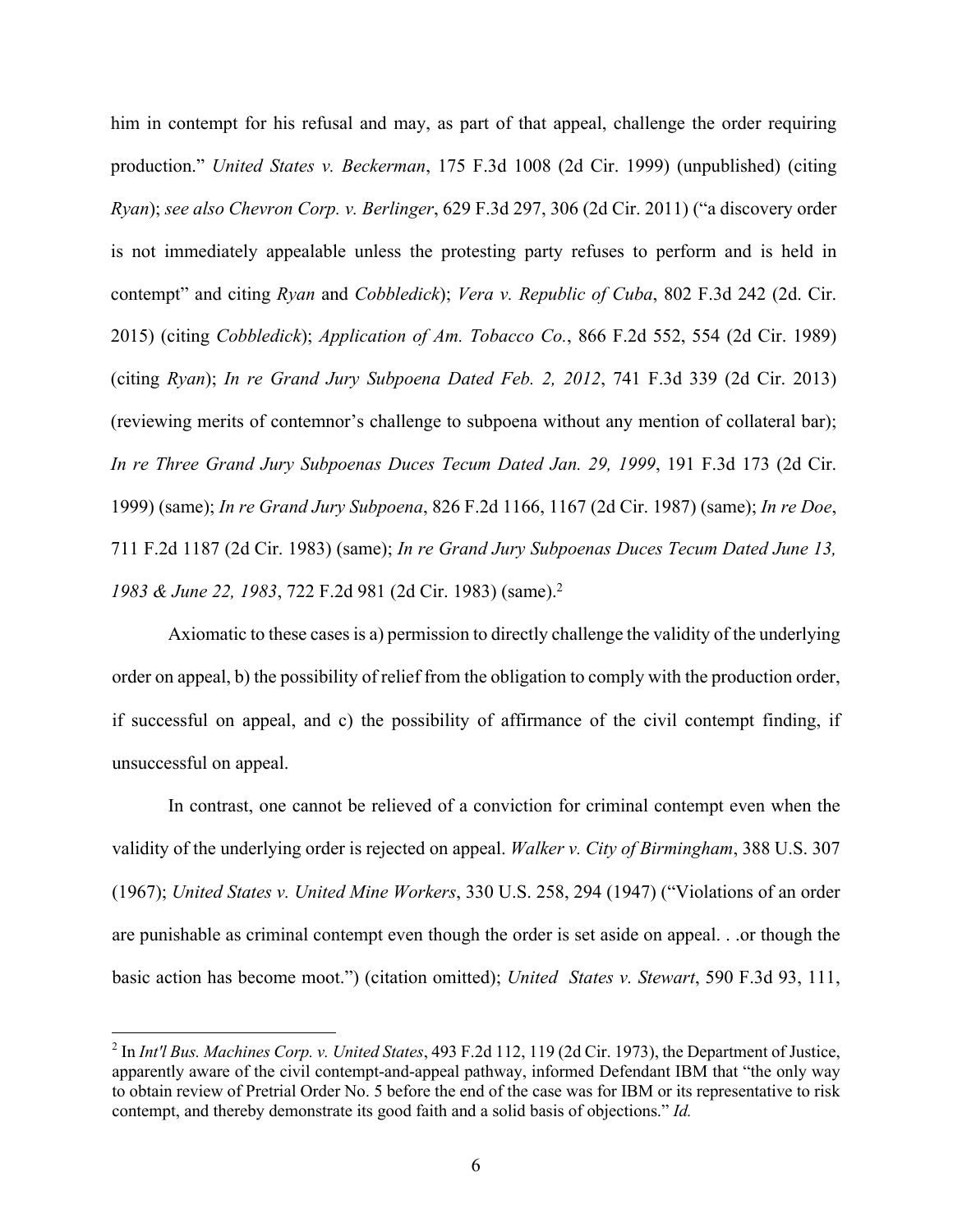fn. 12 (2d Cir. 2009) ("As a general rule, a party may not violate [a court] order and raise the issue of its unconstitutionality collaterally as a defense in the criminal contempt proceeding."); *In re Grand Jury Proceedings*, 875 F.2d 927 (1st Cir. 1989) (a party will not be relieved of the criminal contempt conviction even when the underlying order is vacated on appeal); *United States v. Dickinson*, 465 F.2d 496, 509 (5th Cir. 1972) ("Invalidity is no defense to criminal contempt.").

Thus, the *Alexander-Cobbledick-Ryan-Maness* and corresponding Second Circuit cases contemplate that the contempt from which appellate review is sought is contempt from which relief can be won — civil contempt, and only civil contempt.3 It cannot follow that, *while an alleged contemnor is seeking appellate review*, challenging the validity of the order and eager for the possibility of being relieved from the burdens of the production order in question, the alleged contemnor can be charged with criminal contempt for failure to comply with that same production order.

To hold otherwise — to hold that one can seek appellate relief from civil contempt while irreversibly risking criminal contempt — is to interpret *Alexander-Cobbledick-Ryan-Manness* as endorsing a *criminal* course of conduct — a course of conduct

<sup>3</sup> In *Del Carmen Montan v. Am. Airlines, Inc (In re Aircrash at Belle Harbor),* 490 F.3d 99, 104 (2d Cir. 2007) the Second Circuit wrote, "[t]he remedy of the party witness wishing to appeal is to refuse to answer *and subject himself to criminal contempt*; that of the non-party witness is to refuse to answer and subject himself to civil or criminal contempt." (emphasis added) (quoting *Nat'l Super Spuds, Inc. v. N.Y. Mercantile Exch.*, 591 F.2d 174, 177 (2d Cir. 1979)). Erroneously, the Second Circuit in *Del Carmen* cited a proposition from cases addressing orders to *testify* — different from orders to produce — in the production order context. It thus does not provide guidance for the questions presented here.

In *Stolt-Nielsen Transp. Grp., Inc. v. Celanese AG*, 430 F.3d 567, 574 (2d Cir. 2005) the Court wrote again, "in a criminal or civil proceeding, a witness wishing to contest a subpoena must usually disobey the subpoena, *be held in civil or criminal contempt*, and then appeal the contempt order.") (emphasis added). *Stolt-Nielsen* did not sanction criminal contempt in its result; this dicta is indicative of the Court's inattentiveness to the consequences. If the appeal contemplated by *Alexander* et. al. is to yield relief relief from the irreversible, unique act that is production — it simply cannot be an appeal from an order charging criminal contempt.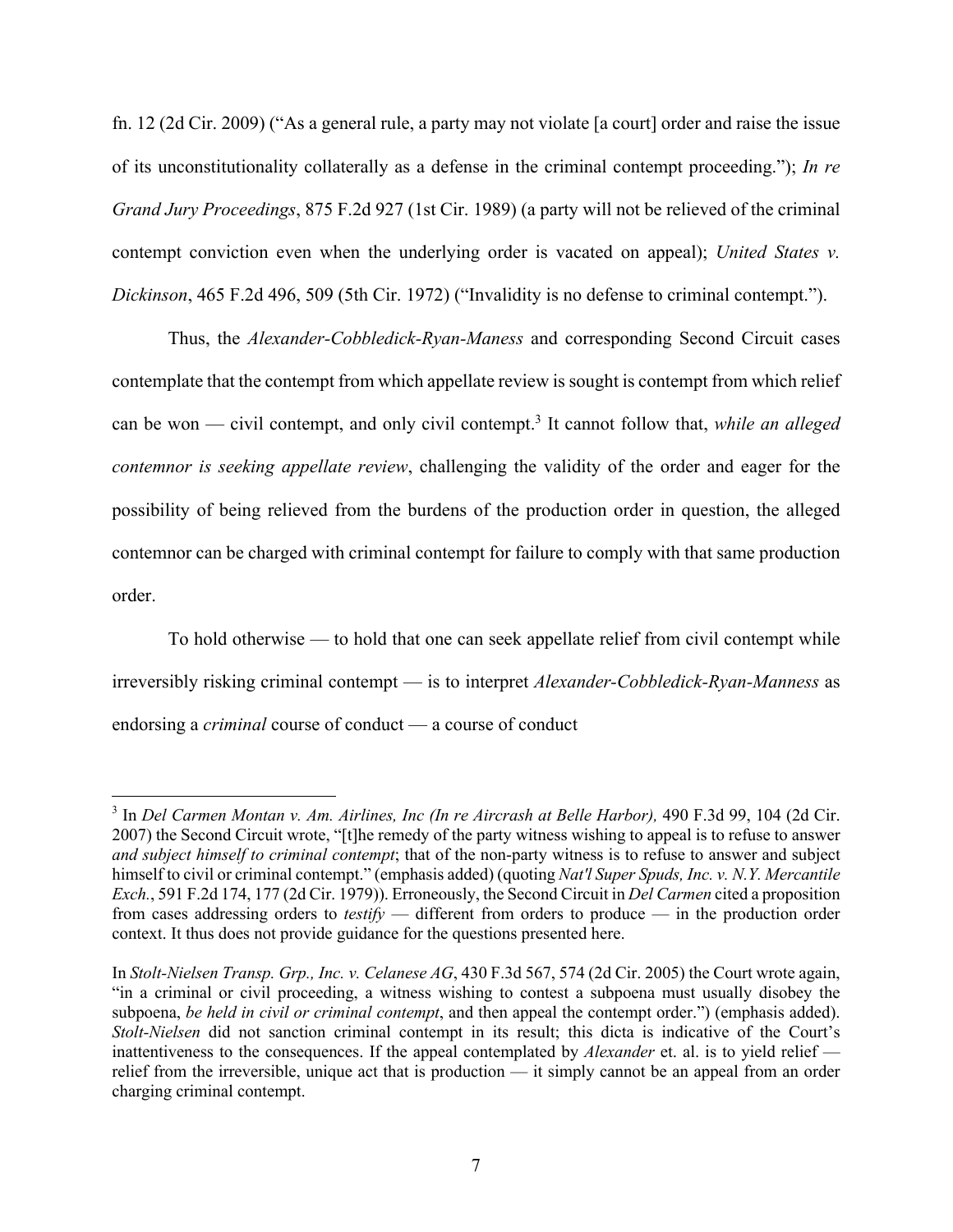which rises to the level of an obstruction of and an imminent threat to the administration of justice…accompanied by the intention on the part of the contemnor to obstruct, disrupt or interfere with the administration of justice.

[*In Re Williams*, 509 F.2d 949, 960 (2d. Cir. 1970) (defining criminal contempt).]

It would give courts issuing disputed production orders the authority to retaliate against a party exercising their right to appeal and to subordinate the vindication of the attorney-client privilege, privilege against self-incrimination, and First Amendment protections to the fear of a criminal conviction that will never be set aside. The well-established notion that a bell that *cannot be* unrung perhaps *should not* be rung prior to appellate clarification, would cease to exist. It would leave litigants "no alternative but to obey or be punished" — the very evil sought to be avoided by *Alexander* et al. *Alexander*, 201 U.S. at 22.

This prohibition on charging a litigant, allegedly in civil contempt, with criminal contempt while appellate review of the lawfulness of the underlying production order is pending has always been the law. This much is apparent from the fact that Mr. Donziger is the first attorney, known to the defense, to ever be charged with criminal contempt while traveling the path established by the *Alexander-Cobbledick-Ryan-Manness* line. <sup>4</sup> As demonstrated *infra*, because Mr. Donziger availed

<sup>&</sup>lt;sup>4</sup> The prosecution, in prior filings disputing the validity of the civil contempt-and-appeal pathway relied upon *herein*, notably failed to cite a single case, in this Circuit or any other, where a lawyer who transparently availed herself of the option to seek relief by way of temporary refusal to comply with a production order was subjected to criminal contempt. *See* Dkt. 2525. As indicated, this case would be the first. *See Maness v. Meyers*, 419 U.S. 449 (1975); *see also, In re Irving,* 600 F.2d 1027 (2d Cir. 1979) (vacating criminal contempt order for lawyer appealing from civil and criminal contempt orders imposed after principled refusal to comply with production order); *People v. Endress*, 245 N.E.2d 26 (Ill. App. Ct. 1969) (treating contempt order as civil for prosecutor refusing to comply with pre-trial discovery order as to challenge the scope of pre-trial criminal discovery, and thus ordering that the contempt order be vacated upon a determination of compliance); *Conn v. Superior Court*, 196 Cal. App. 3d 774 (California Ct. App. 1987); *c.f. State v. Davis*, 266 Kan. 638 (Sup. Ct. Kansas 1999) (finding that a prosecutor's refusal to comply with pre-trial discovery order constituted criminal contempt in part because the prosecutor refused to explain his non-compliance despite being given multiple opportunities to do so); *Reda v. Advocate Health Care*, 199 Ill. 2d 47 (Ill. Sup. Ct. 2002) (it is well settled that a contempt proceeding is an appropriate method for testing the correctness of a discovery order.).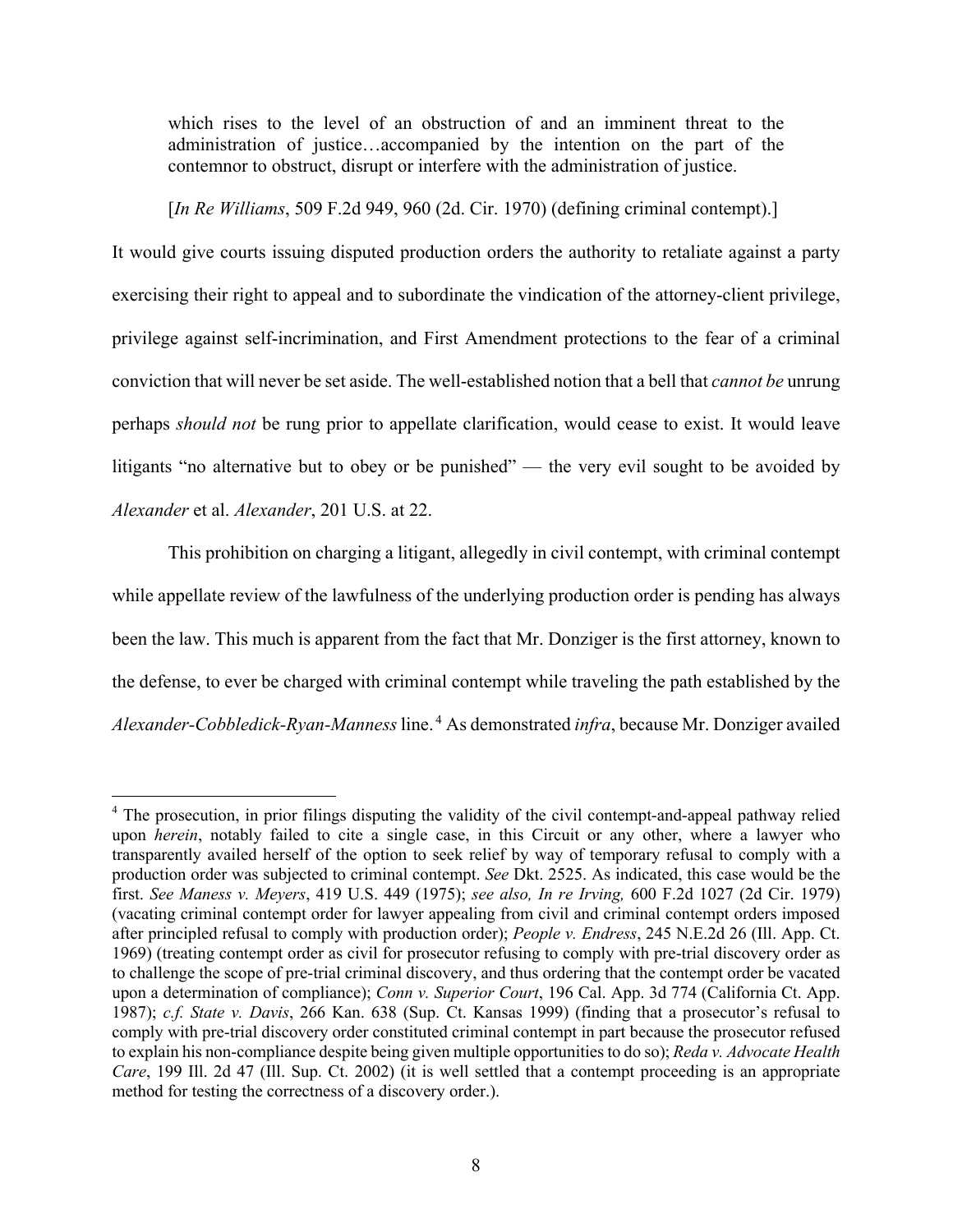himself of the civil contempt-and-appeal pathway in the manner and circumstances contemplated by the Supreme Court of the United States, Counts 1, 2, and 3 must be dismissed.

## **c. Mr. Donziger feared the consequences of disclosure, expressed willingness to risk contempt, and sought appeal at every opportunity; while those appeals were pending the Court impermissibly charged him with criminal contempt.**

From the moment Chevron served on Mr. Donziger its April 16, 2018 Production Requests, Mr. Donziger refused to comply, asserting reliance upon the Stay/Clarification Order, *discussed infra*, <sup>5</sup> or specifying his objections. *See* Trivedi Decl. at ¶¶ 13, 14 (asserting attorney-client, work product doctrine, and common interest doctrine privileges), 18 (arguing that the discovery demands were unduly burdensome), 19 (expressing willingness to disclose non-privileged documents), 26, 29, 30 (asserting First Amendment associational rights of Ecuador supporters), 40 (re-stating First Amendment concerns), 44, 45, 47 (arguing that the demands were intrusive, unreasonable, and unfounded), 56 (arguing that the demands implicated privileged documents and that the discovery process was overbroad and unduly burdensome), 58, 59 (asserting ethical responsibilities not to cooperate with Chevron's demands), 64 (arguing privilege and confidentiality, asserting First Amendment protections, and characterizing the demands as overbroad), 67, 73 (overbroad and overly burdensome).

On May 17, 2018, the Court ordered full compliance with Chevron's 49 Production and Information Requests, which sought information as to every facet of Mr. Donziger's financial existence, as well as any information, broadly speaking, related to the financing of foreign enforcement efforts of the Ecuador Judgment. Trivedi Decl. at  $\P$  11, 22. The Court would later

<sup>&</sup>lt;sup>5</sup> As described at length, *infra* at 11, it would be the Court's very refusal to issue the requested explanation of the scope of the Stay/Clarification Order that would leave Mr. Donziger in the dark, with no real choice but to seek civil contempt sanctions and appeal. Even prior to the civil contempt sanctions, Mr. Donziger would attempt to secure appellate review on an "impliedly modified injunction" theory of appellate jurisdiction. *See* Trivedi Decl. at ¶ 43.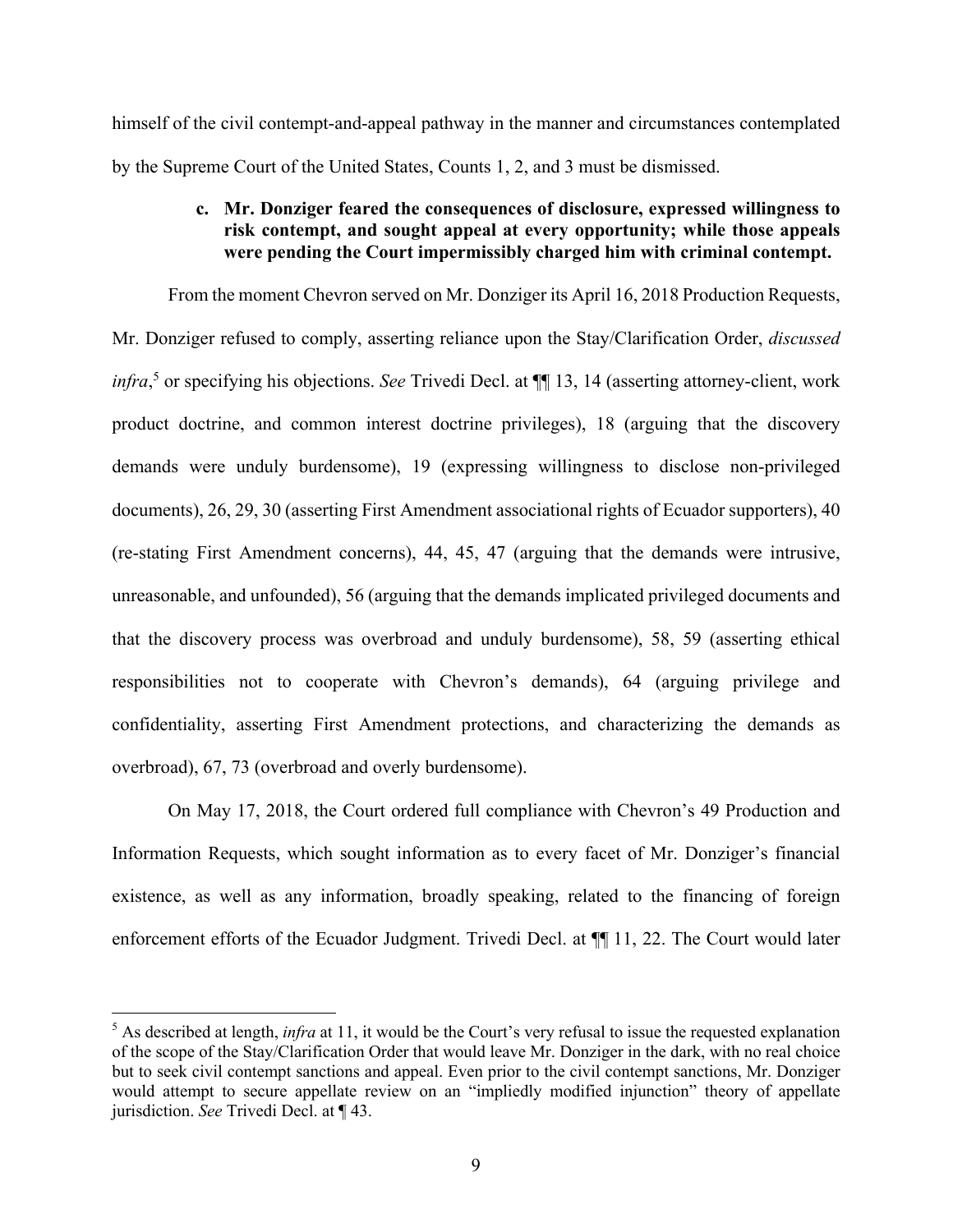order compliance with specifically enumerated requests, themselves boundless and breathtaking in scope. Trivedi Decl. at ¶¶ 23 (requiring production of "ALL DOCUMENTS evidencing or relating to any communication between YOU and any PERSON or ENTITY since March 4, 2014, concerning the ECUADOR JUDGMENT or any attempts by anyone, successful or not, to monetize or profit from it", among other requests), 41 (adding a requirement to produce "All DOCUMENTS evidencing or relating to any financing provided to YOU, INCLUDING all promissory notes, security agreements, and UCC-1 financing statements. This REQUEST INCLUDES documents sufficient to show the original amount of the financing, the PERSON or ENTITY to whom due, balance owing, payments, maturity and collateral, and any other DOCUMENTS relating to any such debt.").

In light of Mr. Donziger's opposition to the bulk of Chevron's demands for over four months, Chevron moved in August 2018 for the forensic imaging of Mr. Donziger's devices, for preservation purposes. Trivedi Decl. at ¶ 47. Again, Mr. Donziger opposed, asserting privilege and the unduly burdensome nature of the requests. Trivedi Decl. at ¶ 47. The Court would grant Chevron's request, dramatically expanding the scope of forensic imaging to include a thorough search for all documents responsive to Chevron's requests. Trivedi Decl. at ¶¶ 47, 53, 54, 57, 63, 64, 65, 66. The imposition of the coercive requirement that Mr. Donziger turn over his passport, was solely derivative of non-compliance with the Forensic Protocol. Trivedi Decl. at  $\P$  73, 74.

Mr. Donziger thus made clear his willingness to risk civil contempt, in order to secure appellate review of the roving discovery granted to Chevron by the Court. Trivedi Decl. at ¶ 57, 59, 64. He made clear that, if he were to lose on appeal, he would immediately comply. Trivedi Decl. at ¶¶ 67, 69.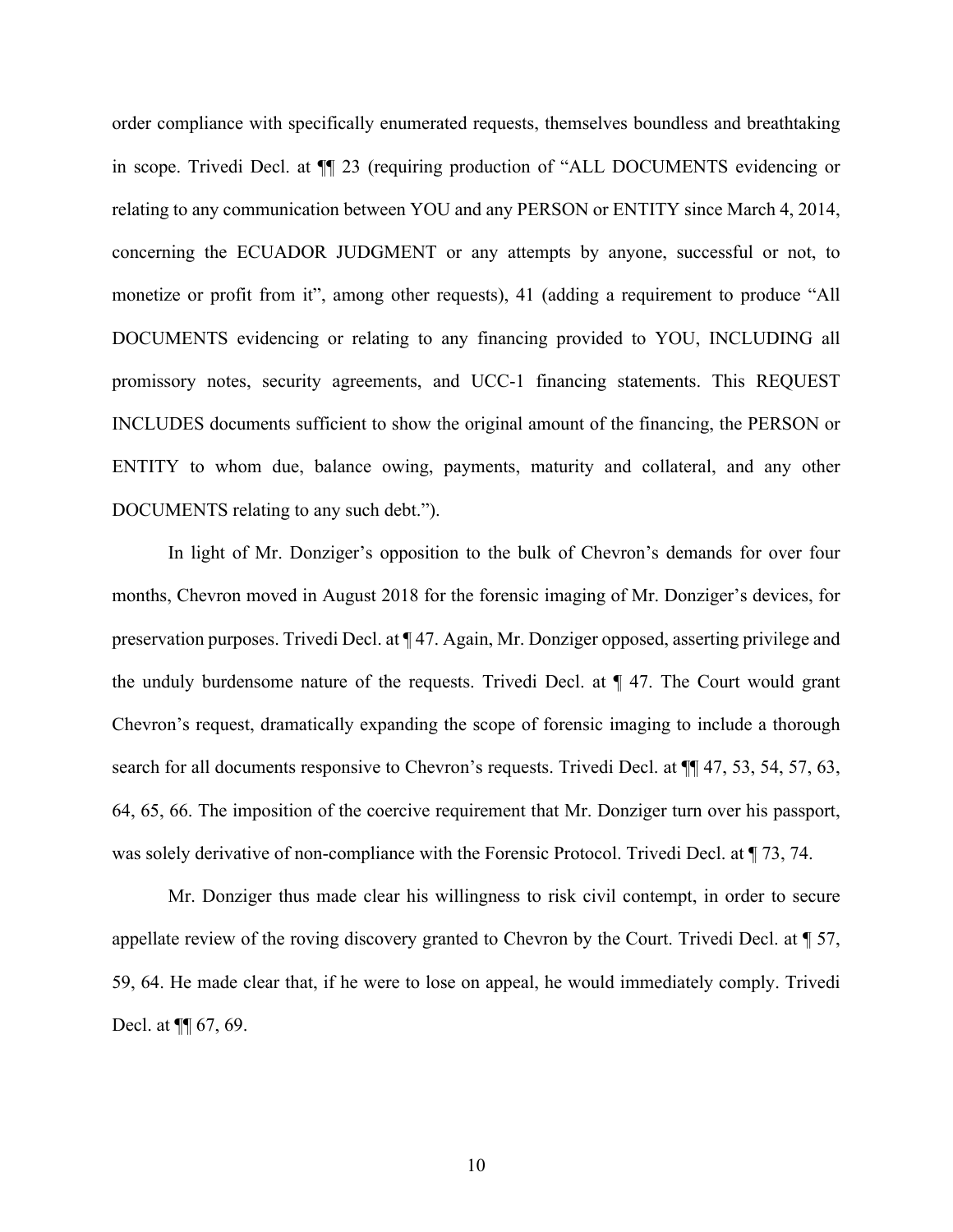Accordingly, at every moment from which appellate relief could theoretically be sought, Mr. Donziger sought it. Most specifically, when the Court granted Chevron's five motions for contempt on May 23, 2019, Mr. Donziger filed his notice of appeal within days. Trivedi Decl. at ¶ 72. This appeal challenged the Forensic Protocol, inasmuch as it challenged the entire discovery process – concluding with the Forensic Protocol and Mr. Donziger's refusal to cooperate with it — which was authorized as a result of Chevron's specious contempt allegation. This appeal sought relief from the very production orders the Forensic Protocol was designed to effectuate. Pursuant to 28 U.S.C. § 1291, the Second Circuit Court of Appeals has jurisdiction over the "district court's…final order imposing contempt sanctions, and the orders preceding it." *See In re Air Crash at Belle Harbor*, 490 F.3d 99, 104–05 (2d Cir. 2007); *Anobile v. Pelligrino*, 303 F.3d 107, 115 (2d Cir. 2002) ("Generally, ... this Court interprets an appeal from a specific order disposing of the case as an appeal from the final judgment, which incorporates all previous interlocutory judgments in that case and permits their review on appeal.").<sup>6</sup>

Mr. Donziger's appeals have remained pending as of May 27, 2019. Trivedi Decl. at  $\P$  72. The Court's Order to Show Cause, issued July 31, 2019 and charging Mr. Donziger with three counts of criminal contempt for failure to abide by the Forensic Protocol, was thus issued while his appeal of the civil contempt order was pending. They must be dismissed.

> **d. The prohibition on charging an appellant challenging a civil contempt order with criminal contempt during the pendency of the appeal is made more applicable to Mr. Donziger given the pretextual justifications provided for the authorized discovery in this case and the Court's denial and subsequent abandonment of the plain language of the Stay/Clarification Order.**

 $6$  Mr. Donziger additionally appealed the Court's denial of his motion for declaratory judgment, motion for a protective order, and discovery compliance. Trivedi Decl. at ¶ 43. The arguments made in that appeal, consolidated with the appeal of the contempt order, were incorporated by reference in Mr. Donziger's brief on appeal from the May 23, 2019 contempt order. *See* Trivedi Decl. at ¶ 62 (arguing that Chevron's entire discovery campaign should have been disallowed for its overbreadth and unconstitutionality).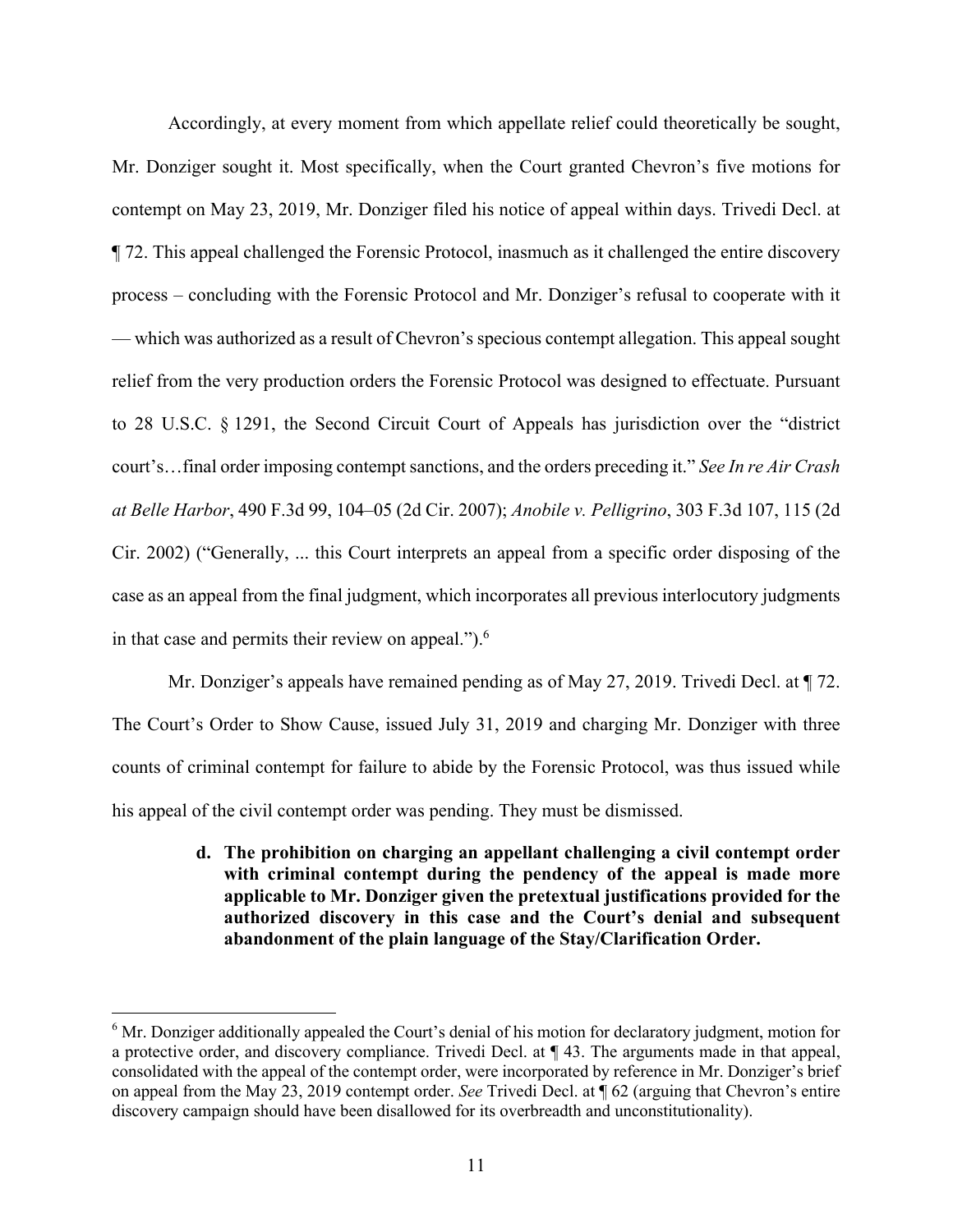Mr. Donziger's shield to charges of criminal contempt while he sought appellate review of Chevron's production orders is further justified by the repeated refusal of the Court to answer the core question at the heart of the parties' discovery debate — whether litigation financing based on others' interests in the Ecuador Judgment violated the NY Judgment — and by the pretextual justifications provided for the authorized discovery.

Discovery was never, as the Court and Chevron would repeatedly suggest, about enforcing Chevron's outstanding \$813,602.71 Judgment. Indeed, in Chevron's initial *ex parte* application for contempt and attendant discovery, they *utterly failed to mention their outstanding Money Judgment*. Trivedi Decl. at  $\P$  7. The Court unilaterally inserted relevant language into the proposed Order to Show Cause, before issuing it that same day. Trivedi Decl. at ¶ 8 (noting the addition of "to the extent the discovery is sought in aid of enforcement of the monetary portion of the judgment, leave of the court is not required.").

Chevron sought clarification from the Court as to whether "Donziger's attempts to obtain litigation funding in exchange for prospective Ecuadorian judgment proceeds is a matter relevant to enforcement of the monetary provisions of the judgment." Trivedi Decl. at ¶ 9. Though clarification was never given, Chevron and the Court would go on to repeatedly include the Money Judgment as a basis for discovery, treating all litigation financing as in fact, related to the monetary portions of the judgment. *See* Trivedi Decl. at 16 (referencing the Money Judgment in their motion to compel), 22 (describing the discovery dispute as "main[ly]" in service of enforcing the Money Judgment), 23 (referring to the requests as the Money Judgment Requests), 34 (reducing the inquiry to one of money judgment enforcement), 50 (characterizing the discovery process as "aimed at (a) discovering assets to satisfy the outstanding money judgment"), 65 (characterizing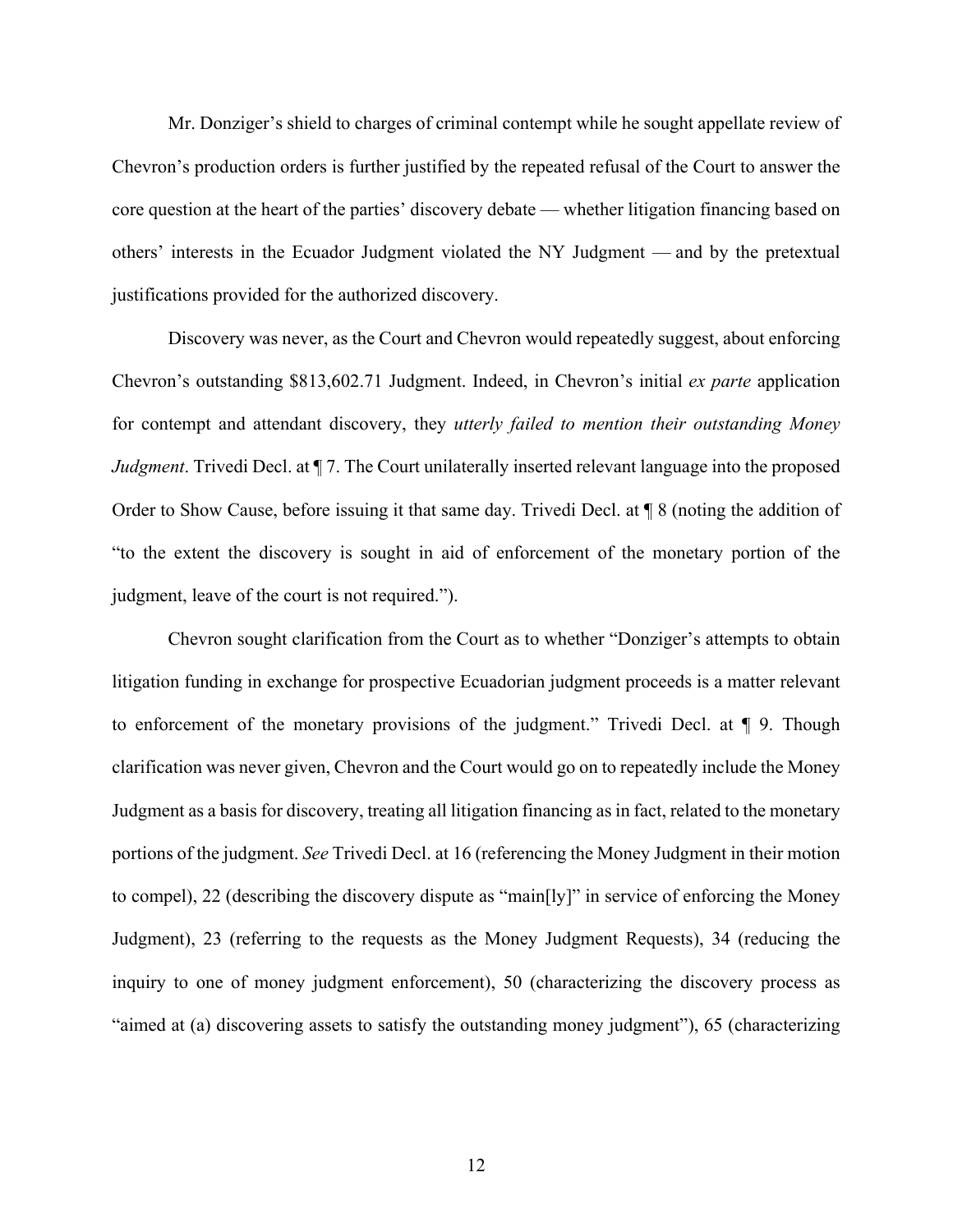the Forensic Protocol as an instrument necessary to "assist [Chevron] in collecting its money judgment").

Of course, discovery was also "justified" by the alleged need to determine whether Mr. Donziger was in compliance with the judgment. But the only question of non-compliance was whether third-party litigation financing and the potential sale of interests owned by the affected Ecuadorian communities in the Ecuador Judgment violated the NY Judgment — the very question the Court refused, on multiple occasions to answer, all the while authorizing roving, harassing discovery of any person who had previously supported enforcement of the NY Judgement. Chevron was the first to request an answer to the question — Trivedi Decl. at ¶ 9; Mr. Donziger would follow-up with multiple of his own, repeatedly stating his position that the Stay/Clarification Order condoned litigation financing based on the interests of others in service of foreign enforcement actions and pleading with the Court to accept or reject that position. *See*  Trivedi Decl. at ¶¶ 13, 18, 26, 27, 29, 30, 38, 40, 44, 45, 56, 58, 59, 64.

It remains unclear whether the Court forgot the contents of the Stay/Clarification Order or whether it was in denial as to its issuance. On at least one occasion, the Court questioned its own language from the order. *See* Trivedi Decl. at ¶ 18 (asking why a retainer payment "wouldn't" be traceable to the Ecuador Judgment). While addressing a separate issue, they offered the very definition of "traceability" that Mr. Donziger expressed concern about in his motion for a stay pending appeal — concern that yielded the Court's explicit reassurances in the Stay/Clarification Order that traceability was far narrower than Mr. Donziger feared. *See* Trivedi Decl. at ¶¶ 4, 46.

What is clear, is that the Court did not make its position — if one can even call it that known, until May 23, 2019, with its contempt order, in which it found that Chevron had proven by clear and convincing evidence that Mr. Donziger *had* violated the NY Judgment by engaging